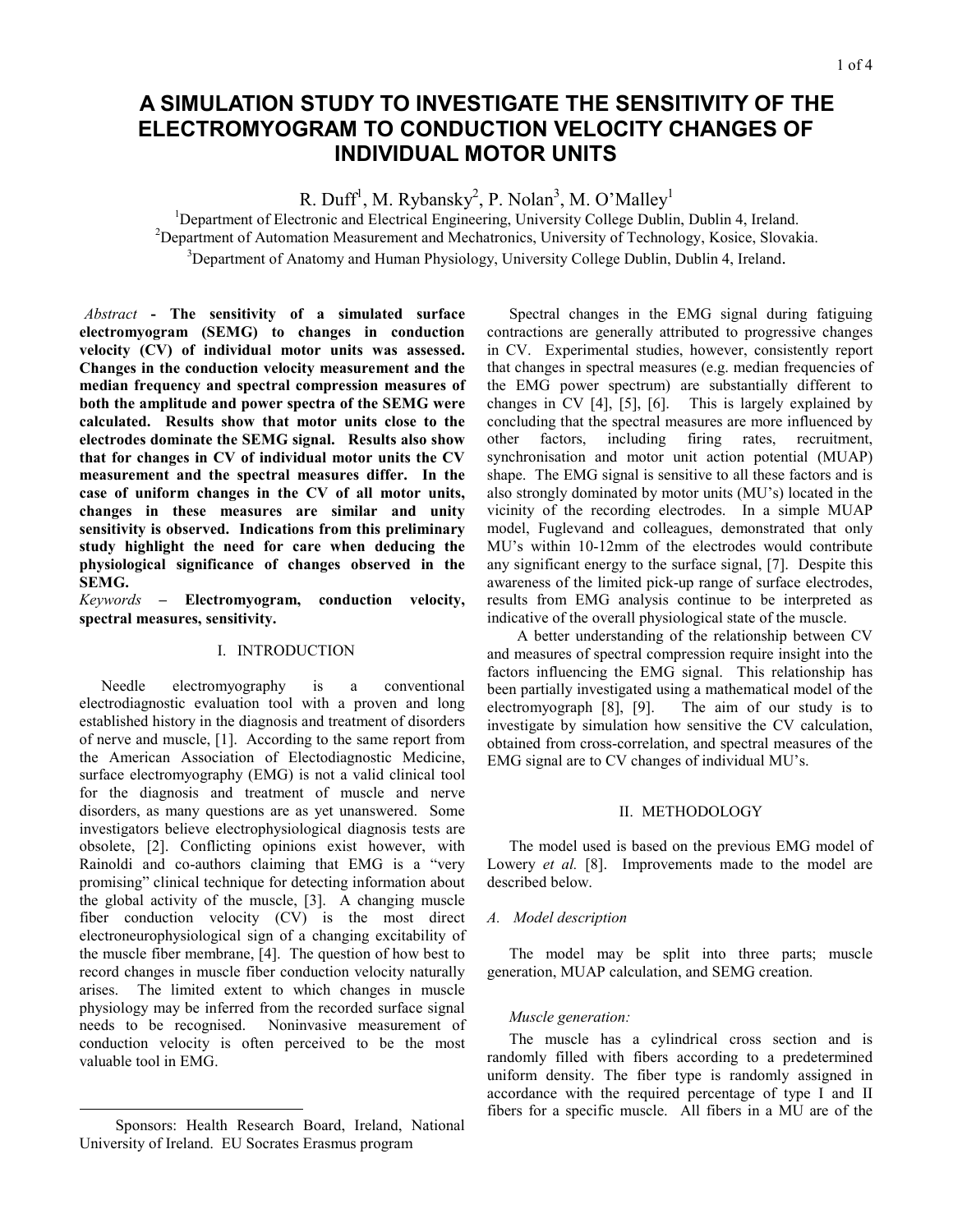| <b>Report Documentation Page</b>                                                                                                                                                                                                                                                               |                           |                                                    |                                              |  |  |  |
|------------------------------------------------------------------------------------------------------------------------------------------------------------------------------------------------------------------------------------------------------------------------------------------------|---------------------------|----------------------------------------------------|----------------------------------------------|--|--|--|
| <b>Report Date</b><br>25 Oct 2001                                                                                                                                                                                                                                                              | <b>Report Type</b><br>N/A |                                                    | Dates Covered (from to)                      |  |  |  |
| <b>Title and Subtitle</b><br>A Simulation Study to Investigate the Sensitivity of the<br>Electromyogram to Conduction Velocity Changes of Inidividual<br><b>Motor Units</b>                                                                                                                    |                           |                                                    | <b>Contract Number</b>                       |  |  |  |
|                                                                                                                                                                                                                                                                                                |                           |                                                    | <b>Grant Number</b>                          |  |  |  |
|                                                                                                                                                                                                                                                                                                |                           |                                                    | <b>Program Element Number</b>                |  |  |  |
| Author(s)                                                                                                                                                                                                                                                                                      |                           |                                                    | <b>Project Number</b>                        |  |  |  |
|                                                                                                                                                                                                                                                                                                |                           | <b>Task Number</b>                                 |                                              |  |  |  |
|                                                                                                                                                                                                                                                                                                |                           |                                                    | <b>Work Unit Number</b>                      |  |  |  |
| Performing Organization Name(s) and Address(es)<br>Department of Electronic and Electrical Engineering University<br>College Dublin Dublin 4, Ireland                                                                                                                                          |                           |                                                    | <b>Performing Organization Report Number</b> |  |  |  |
| <b>Sponsoring/Monitoring Agency Name(s) and Address(es)</b><br>US Army Research, Development & Standardization Group<br>(UK) PSC 802 Box 15 FPO AE 09499-1500                                                                                                                                  |                           |                                                    | <b>Sponsor/Monitor's Acronym(s)</b>          |  |  |  |
|                                                                                                                                                                                                                                                                                                |                           |                                                    | <b>Sponsor/Monitor's Report Number(s)</b>    |  |  |  |
| <b>Distribution/Availability Statement</b><br>Approved for public release, distribution unlimited                                                                                                                                                                                              |                           |                                                    |                                              |  |  |  |
| <b>Supplementary Notes</b><br>Papers from 23rd Annual International Conference of the IEEE Engineering in Medicine and Biology Society, October<br>25-28, 2001, held in Istanbul, Turkey. See also ADM001351 for entire conference on cd-rom., The original document<br>contains color images. |                           |                                                    |                                              |  |  |  |
| <b>Abstract</b>                                                                                                                                                                                                                                                                                |                           |                                                    |                                              |  |  |  |
| <b>Subject Terms</b>                                                                                                                                                                                                                                                                           |                           |                                                    |                                              |  |  |  |
| <b>Report Classification</b><br>unclassified                                                                                                                                                                                                                                                   |                           | <b>Classification of this page</b><br>unclassified |                                              |  |  |  |
| <b>Classification of Abstract</b><br>unclassified                                                                                                                                                                                                                                              |                           |                                                    | <b>Limitation of Abstract</b><br>UU          |  |  |  |
| <b>Number of Pages</b><br>4                                                                                                                                                                                                                                                                    |                           |                                                    |                                              |  |  |  |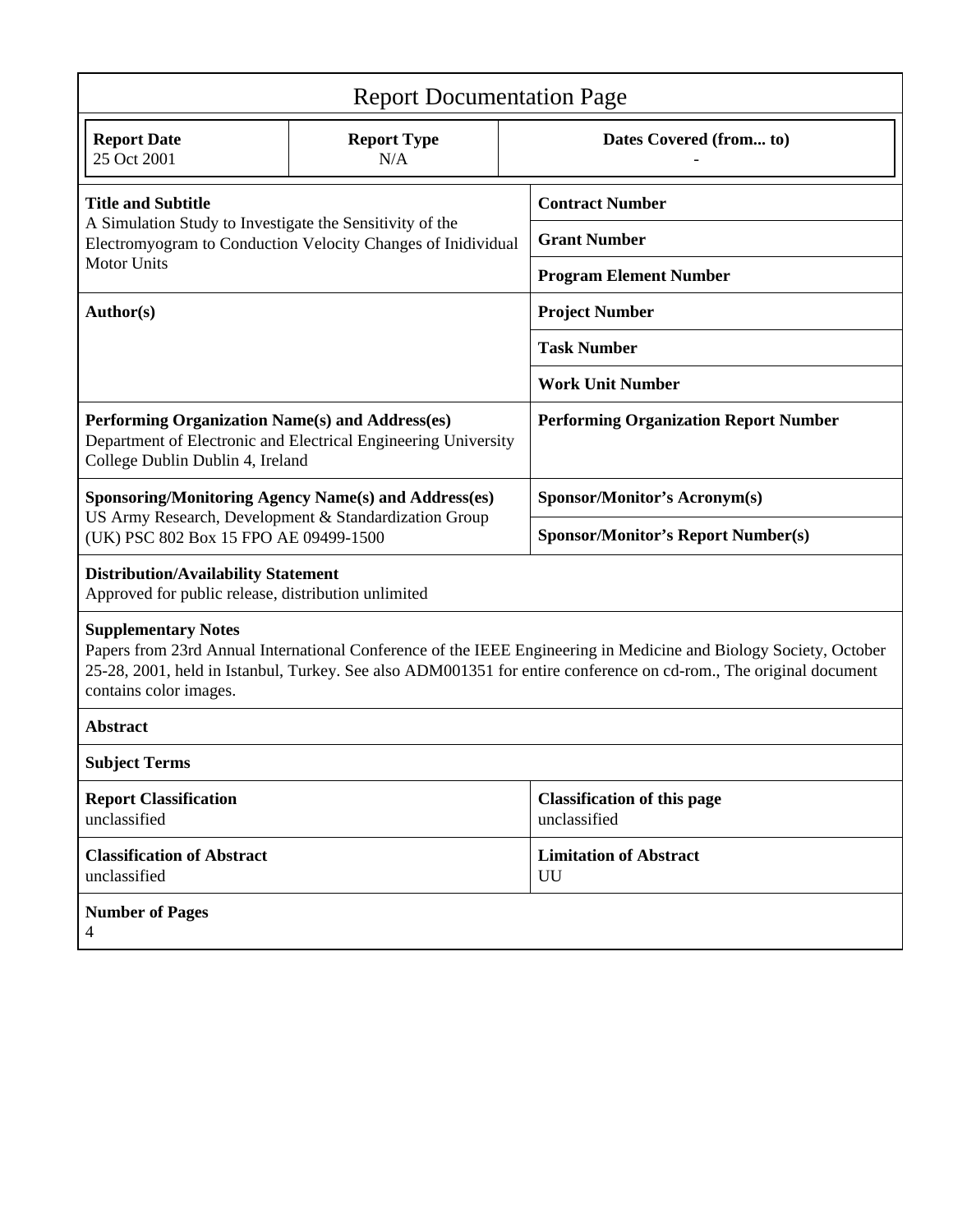same type and are assigned an appropriate diameter, length, conduction velocity, and end plate position.

Three electrodes, two bipolar pairs, are placed 8 mm apart along the fiber direction and 3 mm distant from the outer surface of the cylindrical muscle. Axial conductivity is 0.33 mho/m, radial conductivity is 0.063 mho/m and internal conductivity is 1.01 mho/m. Table 1 gives details of the muscle model parameters.

## *Motor unit action potentials:*

The transmembrane current is represented as a multipole (100 points), obtained from the discretisation of the transmembrane potential according to a line source model, [8]. Seven CV levels were generated, ranging from 100-58% of the original CV in decrements of 7%. The resulting database contains the MUAP's seen by each bipolar electrode pair for all calculated levels of CV sampled at 10kHz.

#### *B. EMG Creation*

The surface EMG signal is created from the generated database of MUAP's. The user can define recruitment, firing rates and conduction velocity levels of individual MU's. Correct recruitment order, i.e. that obeying Hennmann's size principle, is facilitated by MU's being listed in order of type, type I then II, and in order of increasing muscle fiber diameter within each type, [[10\]](#page-4-0).

#### *Firing statistics:*

A Gaussian distribution of mean MU firing rates was assumed, with a 25Hz mean and a coefficient of variance of 0.2, thus lying within the standard range for human muscle, i.e. 0.1-0.33, [[11\]](#page-4-0). Higher mean firing rates are assigned to larger MU's. The firing statistics, i.e. the interpulse intervals (ipi's) of each MU are calculated based on Clamann's equation for interpulse interval standard deviation, [[12\]](#page-4-0). The motor unit action potential trains, (MUAPT's) seen by each

TABLE I Muscle generation properties

| Muscle               | Diameter     |              | $20 \text{ (mm)}$      |              |
|----------------------|--------------|--------------|------------------------|--------------|
| Geometry             | Fiber length |              | $250$ (mm)             |              |
|                      | Area         |              | $314 \, \text{(mm}^2)$ |              |
| <b>Fiber Density</b> | Muscle       |              | 400                    |              |
| (fibers/ $mm2$ )     | MU           |              | 14                     |              |
| Fiber Type           | Total        | Type I       |                        | Type II      |
| No. MU's             | 213          | 157          |                        | 56           |
| No. Fibers           | 121335       | 50055        |                        | 71280        |
| % Total Area         | 74           | 264          |                        | 47.5         |
| Diameter $(\mu m)$   | $42 - 55$    | $42 - 49$    |                        | $48 - 55$    |
| $CV(m.s^{-1})$       | $3.05 - 3.7$ | $3.05 - 3.4$ |                        | $3.35 - 3.7$ |

electrode pair are generated and stored for all MU's. This is repeated for each CV level. The same MU firing statistics are used for all CV levels, thus enabling the effects of changing CV to be studied in isolation.

#### *Recruitment:*

EMG signals corresponding to a desired maximum voluntary contraction (MVC) level and comprising MU's with specified CV's can be easily generated. The number of active MU's required for a given output force is determined according to fiber diameter, i.e. for a 50% MVC, MU's are gathered, respecting recruitment order, until 50% of the total muscle volume is activated. This study has been carried out on signals of 30, 50 and 80 %MVC. The resultant EMG signal is the sum of the MUAPT's for all active MU's.

# *C. Signal Analysis*

The most popular frequency analysis method used on EMG's, is the Fourier Transform. One issue arising with its use is the necessary assumption of stationarity. In our case, stationarity is a valid assumption as there are no changes in CV within a signal segment. Therefore an epoch length of 4 seconds was chosen, giving 0.25Hz frequency resolution. Four spectral measures are monitored in this study: the median frequency of the power and amplitude spectra, Fmed<sub>pwr</sub>, Fmed<sub>ampl</sub>, and spectral compression from the  $60<sup>th</sup>$ - $90<sup>th</sup>$  percentile for both the power and amplitude spectra,  $Comp<sub>own</sub>, Comp<sub>ampl</sub>, [9]$ .

Conduction velocity is calculated by upsampling (to 100kHz), and cross correlating the EMG signals from the two bipolar electrode pairs, giving a resolution of less than 14mm/sec.

#### III. RESULTS

 MU's were ranked according to the normalized maximum peak-to-peak amplitudes of all active MUAPT's for a given MVC level. CV's of individual MU's were changed, keeping that of all others constant. The sensitivity of each measure to these changes was assessed. The sensitivity of any measure,  $X$ , being defined as, sensitivity =  $\Delta X_{\text{EMG}}/\Delta X_{\text{MUAPT}}$ . 'MUAPT' signifies the motor unit action potential train of the MU who's CV is changing. See Fig.1 for an illustration of the relative ranking of the twenty most significant MU's, note how the signal is dominated by very few MU's for each MVC level. When testing sensitivity to changes in MU behaviour, it is important to keep MU ranking in mind. As expected, the sensitivity of all measures dropped with decreasing MU rank, see Fig. 2. Deviations about the mean values in this figure, and other cases not illustrated here, demonstrate that the cross-correlation technique is the most reliable measure for tracking changes in CV of superficial/high-ranking motor units. Fmed<sub>pwr</sub> was consistently the most variable and unpredictable measure. Fig. 3 shows the normalised values obtained by each measure across a 42% change in CV of the second ranked MU for a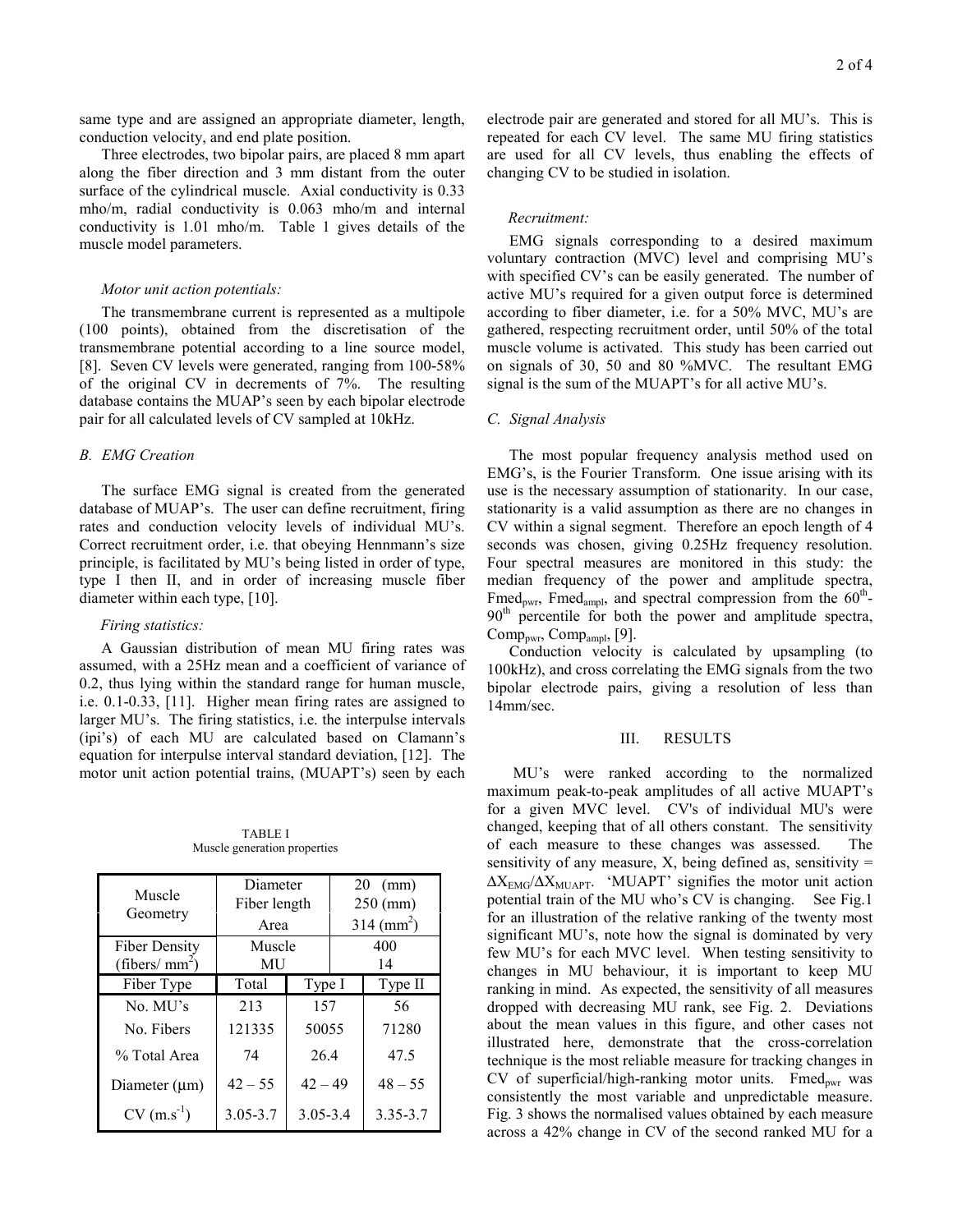

Fig.1. Ranking of the top 20 MU's for each of 30, 50 & 80%MVC. MU's are ranked according to the normalised peak-to-peak values of their MUAPT's. %MVC(Total no.of active MU's): 30(151), 50(173), 80(197).

30% MVC signal. This figure also illustrates the divergence between measures when CV of only one MU is changing. At a 42% decrease in CV the normalised value of Compampl drops by 5% while that of  $Fmed_{\text{pwr}}$  drops by more than 15%. In contrast, Fig. 4 shows the convergent response of all measures to common changes in CV. Local MU activity had a strong influence on all measures.

Changes detected in EMG signal characteristics are assumed to be indicative of changes in the physiological activity of the muscle be it CV, firing rates, recruitment, synchronization or metabolite build-up. A simulation was run where a single MUAPT was time-shifted before being added to the EMG signal. This was repeated for twenty time shifts, where each shift corresponded to approximately  $\frac{1}{20}$ <sup>th</sup> of the averaged ipi duration for that MU. All measures showed significant sensitivity to these shifts, except the CV measure, which varied by less than 0.5%. See Fig. 5 for details.



Fig. 2. Illustration of the mean sensitivities to CV decreases from 100-58% in steps of 7%, for each of the seven most highly ranked MU's. (30% MVC shown, similar results were observed for 50 & 80%MVC.)



Fig. 3. Results obtained when the CV of the  $2^{nd}$  most significant MU at 30% MVC, is decreased from 100% to 58% in steps of 7%. All other CV values remain constant. All measures are normalized to their initial values.



Fig. 4. Results obtained when the CV of all MU's changed simultaneously, at 30% MVC. Note the convergence of all measures. This is the only situation found where changes in the CV and spectral measures directly reflect CV changes i.e. sensitivity of unity. All measures are normalized to their initial values



Fig. 5. Results obtained from time-shifting a single MUAPT in steps of 1  $\frac{1}{20}$ <sup>th</sup> of its average ipi, for a 30%MVC signal.